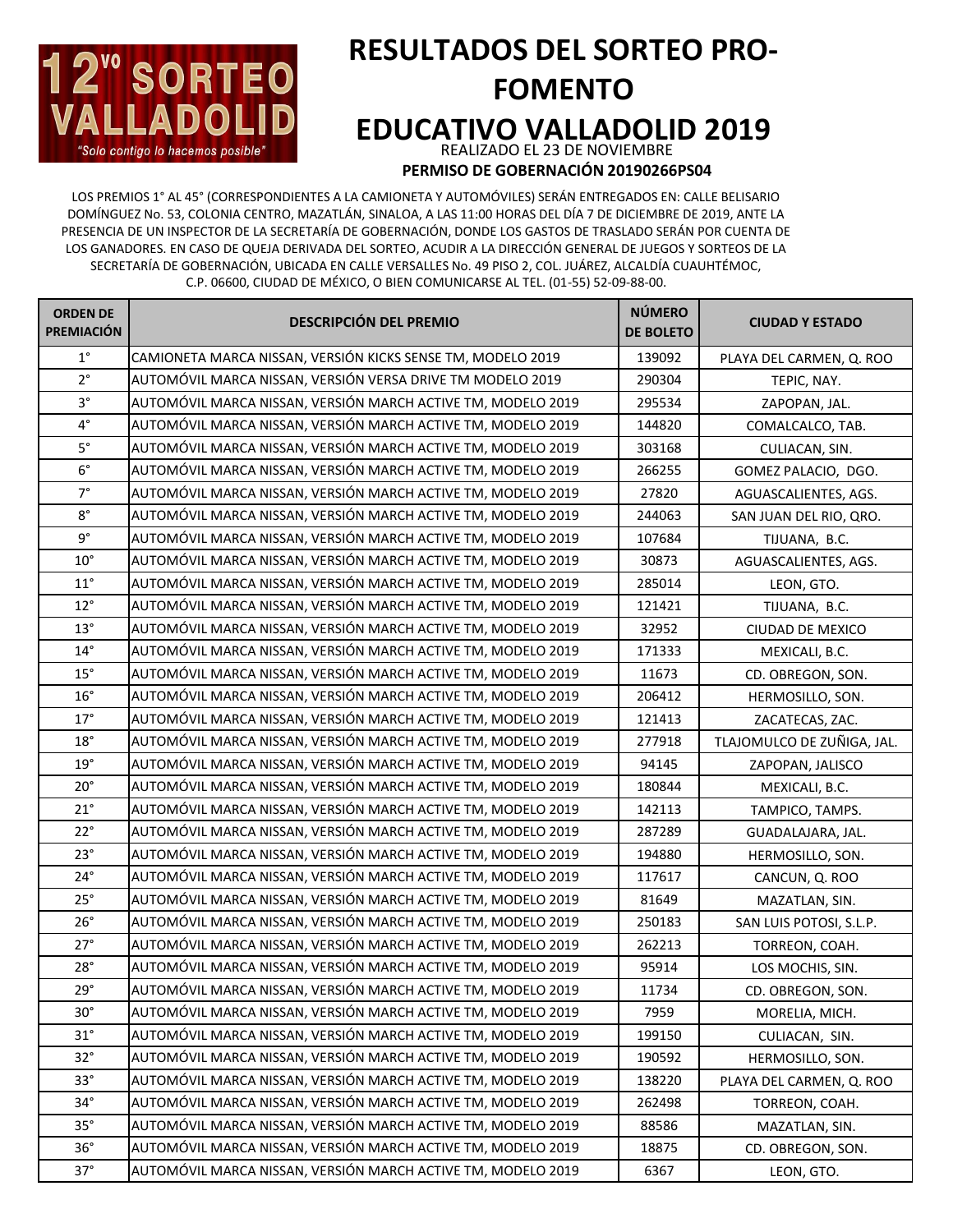| 38°          | AUTOMÓVIL MARCA NISSAN, VERSIÓN MARCH ACTIVE TM, MODELO 2019           | 282850 | GUADALAJARA, JAL.          |
|--------------|------------------------------------------------------------------------|--------|----------------------------|
| 39°          | AUTOMÓVIL MARCA NISSAN, VERSIÓN MARCH ACTIVE TM, MODELO 2019           | 259101 | SAN LUIS POTOSI, S.L.P.    |
| $40^{\circ}$ | AUTOMÓVIL MARCA NISSAN, VERSIÓN MARCH ACTIVE TM, MODELO 2019           | 282780 | VILLA DE ALVAREZ, COL.     |
| $41^{\circ}$ | AUTOMÓVIL MARCA NISSAN, VERSIÓN MARCH ACTIVE TM, MODELO 2019           | 105937 | TIJUANA, B.C.              |
| $42^{\circ}$ | AUTOMÓVIL MARCA NISSAN, VERSIÓN MARCH ACTIVE TM, MODELO 2019           | 6955   | ESCUINAPA, SIN.            |
| $43^{\circ}$ | AUTOMÓVIL MARCA NISSAN, VERSIÓN MARCH ACTIVE TM, MODELO 2019           | 195783 | HERMOSILLO, SON.           |
| 44°          | AUTOMÓVIL MARCA NISSAN, VERSIÓN MARCH ACTIVE TM, MODELO 2019           | 72470  | LEON, GTO.                 |
| $45^{\circ}$ | AUTOMÓVIL MARCA NISSAN, VERSIÓN MARCH ACTIVE TM, MODELO 2019           | 56702  | QUERETARO, QRO.            |
| $46^{\circ}$ | MOTOCICLETA MARCA CARABELA, MODELO KRONOS 150cc, MOD. 2019             | 290745 | TEPIC, NAY.                |
| $47^\circ$   | MOTOCICLETA MARCA CARABELA, MODELO KRONOS 150cc, MOD. 2019             | 287946 | TLAJOMULCO DE ZUÑIGA, JAL. |
| 48°          | MOTOCICLETA MARCA CARABELA, MODELO KRONOS 150cc, MOD. 2019             | 180568 | MEXICALI, B.C.             |
| 49°          | MOTOCICLETA MARCA CARABELA, MODELO KRONOS 150cc, MOD. 2019             | 86425  | MAZATLAN, SIN.             |
| $50^\circ$   | MOTOCICLETA MARCA CARABELA, MODELO KRONOS 150cc, MOD. 2019             | 135825 | PLAYA DEL CARMEN, Q. ROO   |
| $51^\circ$   | MOTOCICLETA MARCA CARABELA, MODELO KRONOS 150cc, MOD. 2019             | 257803 | ZARAGOZA, S.L.P.           |
| $52^\circ$   | MOTOCICLETA MARCA CARABELA, MODELO KRONOS 150cc, MOD. 2019             | 92013  | MAZATLAN, SIN.             |
| $53^\circ$   | MOTOCICLETA MARCA CARABELA, MODELO KRONOS 150cc, MOD. 2019             | 102875 | TIJUANA, B.C.              |
| $54^\circ$   | MOTOCICLETA MARCA CARABELA, MODELO KRONOS 150cc, MOD. 2019             | 67536  | LEON, GTO.                 |
| $55^\circ$   | MOTOCICLETA MARCA CARABELA, MODELO KRONOS 150cc, MOD. 2019             | 215904 | HERMOSILLO, SON.           |
| 56°          | PANTALLA DE 32 PULGADAS, MARCA SAMSUNG, MODELO SMART UN3               | 255933 | SAN LUIS POTOSI, S.L.P.    |
| $57^\circ$   | PANTALLA DE 32 PULGADAS, MARCA SAMSUNG, MODELO SMART UN3               | 300444 | CULIACAN, SIN.             |
| $58^\circ$   | PANTALLA DE 32 PULGADAS, MARCA SAMSUNG, MODELO SMART UN3               | 307987 | CULIACAN, SIN.             |
| $59^\circ$   | PANTALLA DE 32 PULGADAS, MARCA SAMSUNG, MODELO SMART UN3               | 248613 | MINATITLAN, VER.           |
| $60^{\circ}$ | PANTALLA DE 32 PULGADAS, MARCA SAMSUNG, MODELO SMART UN3               | 197992 | HERMOSILLO, SON.           |
| $61^\circ$   | PANTALLA DE 32 PULGADAS, MARCA SAMSUNG, MODELO SMART UN3               | 279752 | GUADALAJARA, JAL.          |
| 62°          | PANTALLA DE 32 PULGADAS, MARCA SAMSUNG, MODELO SMART UN3               | 155850 | SANTA CATARINA, N.L.       |
| $63^\circ$   | PANTALLA DE 32 PULGADAS, MARCA SAMSUNG, MODELO SMART UN3               | 272429 | DURANGO, DGO.              |
| $64^{\circ}$ | PANTALLA DE 32 PULGADAS, MARCA SAMSUNG, MODELO SMART UN3               | 56716  | TORREON, COAH.             |
| 65°          | PANTALLA DE 32 PULGADAS, MARCA SAMSUNG, MODELO SMART UN3               | 122447 | MERIDA, YUC.               |
| $66^{\circ}$ | TABLETA MARCA SAMSUNG, MOD. TAB A 7 PULGADAS, 8 GB ALM., 1 GB MEM. RAM | 17109  | CD. OBREGON, SON.          |
| $67^\circ$   | TABLETA MARCA SAMSUNG, MOD. TAB A 7 PULGADAS, 8 GB ALM., 1 GB MEM. RAM | 41335  | GUADALAJARA, JAL.          |
| 68°          | TABLETA MARCA SAMSUNG, MOD. TAB A 7 PULGADAS, 8 GB ALM., 1 GB MEM. RAM | 120299 | CHETUMAL, Q. ROO           |
| $69^{\circ}$ | TABLETA MARCA SAMSUNG, MOD. TAB A 7 PULGADAS, 8 GB ALM., 1 GB MEM. RAM | 110389 | TIJUANA, B.C.              |
| $70^{\circ}$ | TABLETA MARCA SAMSUNG, MOD. TAB A 7 PULGADAS, 8 GB ALM., 1 GB MEM. RAM | 264226 | GOMEZ PALACIO, DGO.        |
| $71^\circ$   | TABLETA MARCA SAMSUNG, MOD. TAB A 7 PULGADAS, 8 GB ALM., 1 GB MEM. RAM | 222295 | CULIACAN, SIN.             |
| $72^{\circ}$ | TABLETA MARCA SAMSUNG, MOD. TAB A 7 PULGADAS, 8 GB ALM., 1 GB MEM. RAM | 1479   | PACHUCA, HGO.              |
| $73^\circ$   | TABLETA MARCA SAMSUNG, MOD. TAB A 7 PULGADAS, 8 GB ALM., 1 GB MEM. RAM | 107056 | TIJUANA, B.C.              |
| $74^\circ$   | TABLETA MARCA SAMSUNG, MOD. TAB A 7 PULGADAS, 8 GB ALM., 1 GB MEM. RAM | 100990 | TIJUANA, B.C.              |
| $75^\circ$   | TABLETA MARCA SAMSUNG, MOD. TAB A 7 PULGADAS, 8 GB ALM., 1 GB MEM. RAM | 182507 | MEXICALI, B.C.             |
| $76^{\circ}$ | TABLETA MARCA SAMSUNG, MOD. TAB A 7 PULGADAS, 8 GB ALM., 1 GB MEM. RAM | 238244 | CHIHUAHUA, CHIH.           |
| $77^\circ$   | TABLETA MARCA SAMSUNG, MOD. TAB A 7 PULGADAS, 8 GB ALM., 1 GB MEM. RAM | 228956 | CD. JUAREZ, CHIH.          |
| 78°          | TABLETA MARCA SAMSUNG, MOD. TAB A 7 PULGADAS, 8 GB ALM., 1 GB MEM. RAM | 164388 | VERACRUZ, VER.             |
| 79°          | TABLETA MARCA SAMSUNG, MOD. TAB A 7 PULGADAS, 8 GB ALM., 1 GB MEM. RAM | 7547   | MORELIA, MICH.             |
| $80^{\circ}$ | TABLETA MARCA SAMSUNG, MOD. TAB A 7 PULGADAS, 8 GB ALM., 1 GB MEM. RAM | 117614 | CANCUN, Q. ROO             |
| $81^\circ$   | TABLETA MARCA SAMSUNG, MOD. TAB A 7 PULGADAS, 8 GB ALM., 1 GB MEM. RAM | 30771  | AGUASCALIENTES, AGS.       |
| $82^{\circ}$ | TABLETA MARCA SAMSUNG, MOD. TAB A 7 PULGADAS, 8 GB ALM., 1 GB MEM. RAM | 310678 | CULIACAN, SIN.             |
| 83°          | TABLETA MARCA SAMSUNG, MOD. TAB A 7 PULGADAS, 8 GB ALM., 1 GB MEM. RAM | 87689  | MAZATLAN, SIN.             |
| $84^{\circ}$ | TABLETA MARCA SAMSUNG, MOD. TAB A 7 PULGADAS, 8 GB ALM., 1 GB MEM. RAM | 41452  | GUADALUPE, N.L.            |
| $85^{\circ}$ | TABLETA MARCA SAMSUNG, MOD. TAB A 7 PULGADAS, 8 GB ALM., 1 GB MEM. RAM | 32854  | CELAYA, GTO.               |
| $86^{\circ}$ | TABLETA MARCA SAMSUNG, MOD. TAB A 7 PULGADAS, 8 GB ALM., 1 GB MEM. RAM | 201811 | HERMOSILLO, SON.           |
| $87^\circ$   | TABLETA MARCA SAMSUNG, MOD. TAB A 7 PULGADAS, 8 GB ALM., 1 GB MEM. RAM | 307282 | CULIACAN, SIN.             |
| 88°          | TABLETA MARCA SAMSUNG, MOD. TAB A 7 PULGADAS, 8 GB ALM., 1 GB MEM. RAM | 294662 | ZAPOPAN, JAL.              |
| $89^{\circ}$ | TABLETA MARCA SAMSUNG, MOD. TAB A 7 PULGADAS, 8 GB ALM., 1 GB MEM. RAM | 99898  | CULIACAN, SIN.             |